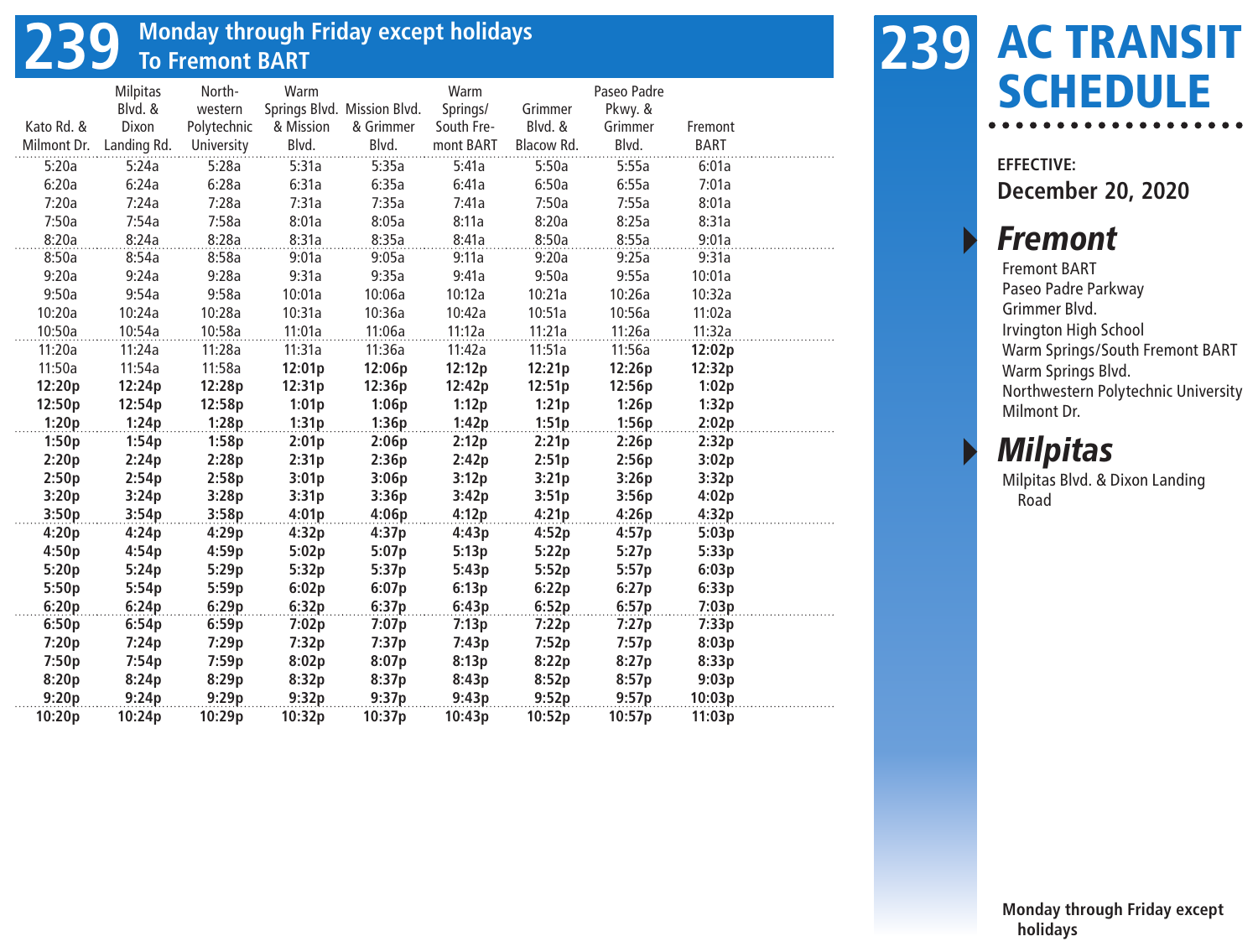# **239 Monday through Friday except holidays To Kato Rd. & Milmont Dr.**

|                        | Paseo Padre      |                    | Warm                   |                             | Warm               | North-                    | Milpitas             |                           |
|------------------------|------------------|--------------------|------------------------|-----------------------------|--------------------|---------------------------|----------------------|---------------------------|
|                        | Pkwy. &          | Grimmer<br>Blvd. & | Springs/<br>South Fre- | Mission Blvd. Springs Blvd. |                    | western                   | Blvd. &              |                           |
| Fremont<br><b>BART</b> | Grimmer<br>Blvd. | Blacow Rd.         | mont BART              | & Grimmer<br>Blvd.          | & Mission<br>Blvd. | Polytechnic<br>University | Dixon<br>Landing Rd. | Kato Rd. &<br>Milmont Dr. |
|                        |                  |                    |                        |                             |                    |                           |                      |                           |
| 6:15a                  | 6:21a            | 6:26a              | 6:34a                  | 6:38a                       | 6:44a              | 6:46a                     | 6:51a                | 7:00a                     |
| 6:45a                  | 6:51a            | 6:56a              | 7:04a                  | 7:08a                       | 7:14a              | 7:16a                     | 7:21a                | 7:30a                     |
| 7:15a                  | 7:21a            | 7:26a              | 7:34a                  | 7:38a                       | 7:44a              | 7:46a                     | 7:51a                | 8:00a                     |
| 7:45a                  | 7:51a            | 7:56a              | 8:07a                  | 8:11a                       | 8:17a              | 8:19a                     | 8:24a                | 8:33a                     |
| 8:15a                  | 8:21a            | 8:26a              | 8:37a                  | 8:41a                       | 8:47a              | 8:49a                     | 8:54a                | 9:03a                     |
| 8:45a                  | 8:52a            | 8:58a              | 9:09a                  | 9:13a                       | 9:19a              | 9:21a                     | 9:26a                | 9:35a                     |
| 9:15a                  | 9:22a            | 9:28a              | 9:39a                  | 9:43a                       | 9:49a              | 9:51a                     | 9:56a                | 10:05a                    |
| 9:45a                  | 9:52a            | 9:58a              | 10:09a                 | 10:13a                      | 10:19a             | 10:21a                    | 10:26a               | 10:35a                    |
| 10:15a                 | 10:22a           | 10:28a             | 10:39a                 | 10:43a                      | 10:49a             | 10:51a                    | 10:56a               | 11:05a                    |
| 10:45a                 | 10:52a           | 10:58a             | 11:09a                 | 11:13a                      | 11:19a             | 11:21a                    | 11:26a               | 11:35a                    |
| 11:15a                 | 11:22a           | 11:28a             | 11:39a                 | 11:43a                      | 11:49a             | 11:51a                    | 11:56a               | 12:05p                    |
| 11:45a                 | 11:52a           | 11:58a             | 12:09p                 | 12:13p                      | 12:19p             | 12:21p                    | 12:26p               | 12:35p                    |
| 12:15p                 | 12:22p           | 12:28p             | 12:39p                 | 12:43p                      | 12:49p             | 12:51p                    | 12:56p               | 1:05p                     |
| 12:45p                 | 12:52p           | 12:58p             | 1:09p                  | 1:13p                       | 1:19p              | 1:21p                     | 1:26p                | 1:35p                     |
| 1:15p                  | 1:22p            | 1:28p              | 1:39p                  | 1:43p                       | 1:49p              | 1:51p                     | 1:56p                | 2:05p                     |
| 1:45p                  | 1:52p            | 1:58p              | 2:09p                  | 2:13p                       | 2:19p              | 2:21p                     | 2:26p                | 2:35p                     |
| 2:15p                  | 2:22p            | 2:28p              | 2:39p                  | 2:43p                       | 2:49p              | 2:51p                     | 2:56p                | 3:05p                     |
| 2:45p                  | 2:52p            | 2:58p              | 3:09p                  | 3:13p                       | 3:19p              | 3:21p                     | 3:26p                | 3:35p                     |
| 3:15p                  | 3:22p            | 3:28p              | 3:39p                  | 3:43p                       | 3:49p              | 3:51p                     | 3:56p                | 4:05p                     |
| 3:45p                  | 3:52p            | 3:58p              | 4:09p                  | 4:13p                       | 4:19p              | 4:21p                     | 4:26p                | 4:35p                     |
| 4:15p                  | 4:22p            | 4:28p              | 4:39p                  | 4:43p                       | 4:49p              | 4:51p                     | 4:56p                | 5:05p                     |
| 4:45p                  | 4:52p            | 4:58p              | 5:09p                  | 5:13p                       | 5:19p              | 5:21p                     | 5:26p                | 5:35p                     |
| 5:15p                  | 5:22p            | 5:28p              | 5:39p                  | 5:43p                       | 5:49p              | 5:51p                     | 5:56p                | 6:05p                     |
| 5:45p                  | 5:52p            | 5:58p              | 6:09p                  | 6:13p                       | 6:19p              | 6:21p                     | 6:26p                | 6:35p                     |
| 6:15p                  | 6:22p            | 6:28p              | 6:39p                  | 6:43p                       | 6:49p              | 6:51p                     | 6:56p                | 7:05p                     |
| 6:45p                  | 6:52p            | 6:58p              | 7:09p                  | 7:13p                       | 7:19p              | 7:21p                     | 7:26p                | 7:35p                     |
| 7:15p                  | 7:22p            | 7:28p              | 7:39p                  | 7:43p                       | 7:49p              | 7:51p                     | 7:56p                | 8:05p                     |
| 8:15p                  | 8:22p            | 8:28p              | 8:39p                  | 8:43p                       | 8:49p              | 8:51p                     | 8:56p                | 9:05p                     |
| 9:15p                  | 9:22p            | 9:28p              | 9:39p                  | 9:43p                       | 9:49p              | 9:51p                     | 9:56p                | 10:05p                    |
| 10:15p                 | 10:22p           | 10:28p             | 10:39p                 | 10:43p                      | 10:49p             | 10:51p                    | 10:56p               | 11:05p                    |